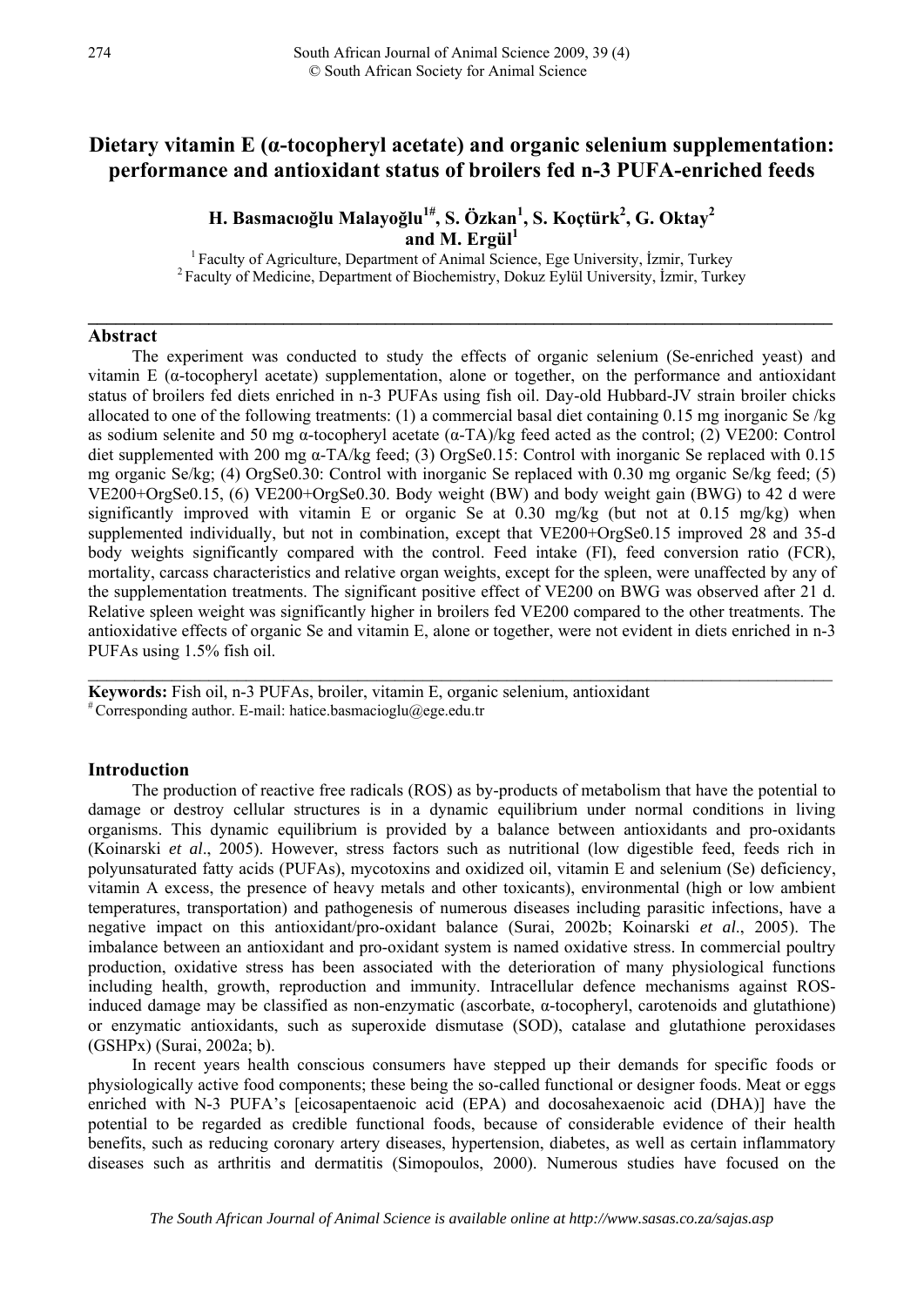enrichment of poultry meat and eggs with n-3 PUFAs (Sirri *et al*., 2002; Basmacıoğlu *et al*., 2003). The n-3 PUFA content of poultry products can be increased effectively through dietary manipulation, either directly using fish oil (Basmacıoğlu *et al*., 2003) and marine algae (Sirri *et al*., 2002) or indirectly by increasing levels of precursor n-3 PUFAs such as alpha-linolenic acid, in the form of linseeds, flaxseed or similar oils (López-Ferrer *et al*., 1999). Fish oil is a common feed ingredient used to increase n-3 PUFA content of meat and eggs. However, the use of fish oil at concentrations greater than 1 to 2% in poultry diets may introduce several organoleptic problems in the final product that compromise meat or egg consumption (Hargis & Van Elswyk, 1993).

However, n-3 PUFA-enriched diets increase both the susceptibility of cellular membranes to the induction of oxidative stress in animal organisms (Miret *et al*., 2003) and the susceptibility of products to lipid oxidation, which can impair meat and egg quality such as off-tastes and off-odours, thereby reducing consumer acceptability (Sparks, 2006). Husveth *et al*. (2000) reported that there was a significant positive correlation between liver thiobarbituric acid-reactive substances (TBARS) and n-3 PUFA content, and suggested that feeding oils rich in n-3 PUFAs increase tissue concentrations of these fatty acids. The consequence is increased tissue lipid peroxidation and reduced antioxidative status of broiler chicks. In this respect, dietary antioxidants such as vitamin E, carotenoids, herbal extracts and selenium (Se) are beneficial in preventing these detrimental effects (Fellenberg & Speisky, 2006). Vitamin E and Se are key components of the antioxidant system, reducing lipid peroxidation (Combs, 1981).

Vitamin E is one of the antioxidants widely used in poultry diets and has been proposed as a major antioxidant in plasma membranes of all cells and sub-cellular organs, functioning as a chain-breaker and free radical scavenger. Poultry cannot synthesize vitamin E and its concentration is reduced under stress conditions. As dietary PUFA levels increase, the alpha-tocopherol content of organs and products decreases. The undesirable oxidative effects of n-3 PUFAs on rat erythrocytes were prevented when sufficient vitamin E was supplied (Ando *et al*., 1998).

Selenium plays an important role in the antioxidant defence system due to its requirement by the Sedependent GSHPx, which is involved in cellular antioxidant protection. It has been suggested that there is a synergistic relationship between Se and vitamin E, because GSHPx continues the work of vitamin E by detoxifying hydroperoxides. Recent understanding of antioxidant system functions and new discoveries regarding the GSHPx enzyme family are the basis for further development in the Se nutrition of poultry (Surai, 2002b).

The recommended Se concentration in broiler diets is 0.15 mg/kg throughout the growth period (NRC, 1994). Dietary antioxidant supplementation with levels exceeding nutritional requirement improved the bird's antioxidant defence system and decreased oxidative stress. Inorganic (selenite, selenate, selenide) and organic forms of Se (Se enriched yeast, Se enriched algae) may be used as supplements. Traditionally, the Se supplement in animal diets' has been the inorganic form, as sodium selenite. Recently, however, organic sources of Se have been explored as an alternative to inorganic supplementation. The amount of Se available for assimilation by the tissue is dependent on the source, and it has been shown that organic Se is deposited into the animal tissue more efficiently than inorganic Se (Choct *et al*., 2004).

The effects of supplementing n-3 PUFA-enriched feeds with vitamin E or Se on antioxidant status have been studied in the mouse (İbrahim *et al*., 1997), rat (Sen *et al*., 1997) and hamster (Poirier *et al*., 2002). However, there is a general lack of information about the effects of vitamin E or organic Se, alone or combined, on broiler performance and antioxidant status under nutritional oxidative stress conditions related to feeds enriched in n-3 PUFAs.

The objective of this study was to determine the effect of supplemental dietary antioxidants on oxidative stress conditions resulting from enriching feeds with n-3 PUFAs. Thus, the study aimed at evaluating the effects of organic Se at two dietary levels (0.15 and 0.30 mg/kg) and vitamin E as  $\alpha$ tocopheryl acetate  $(\alpha$ -TA) at 200 mg/kg, supplemented alone or together, on the performance and antioxidant status of broilers fed diets enriched with n-3 PUFAs supplied as fish oil at a level of 1.5%.

# **Materials and Methods**

A total of 540 unsexed Hubbard-JV broiler chicks were obtained from a commercial hatchery. Oneday-old chicks were weighed, wing-banded and randomly distributed to the six treatment groups with three replicates. Each of the 18 floor pens was equipped with wood shaving as litter. Housing density was 12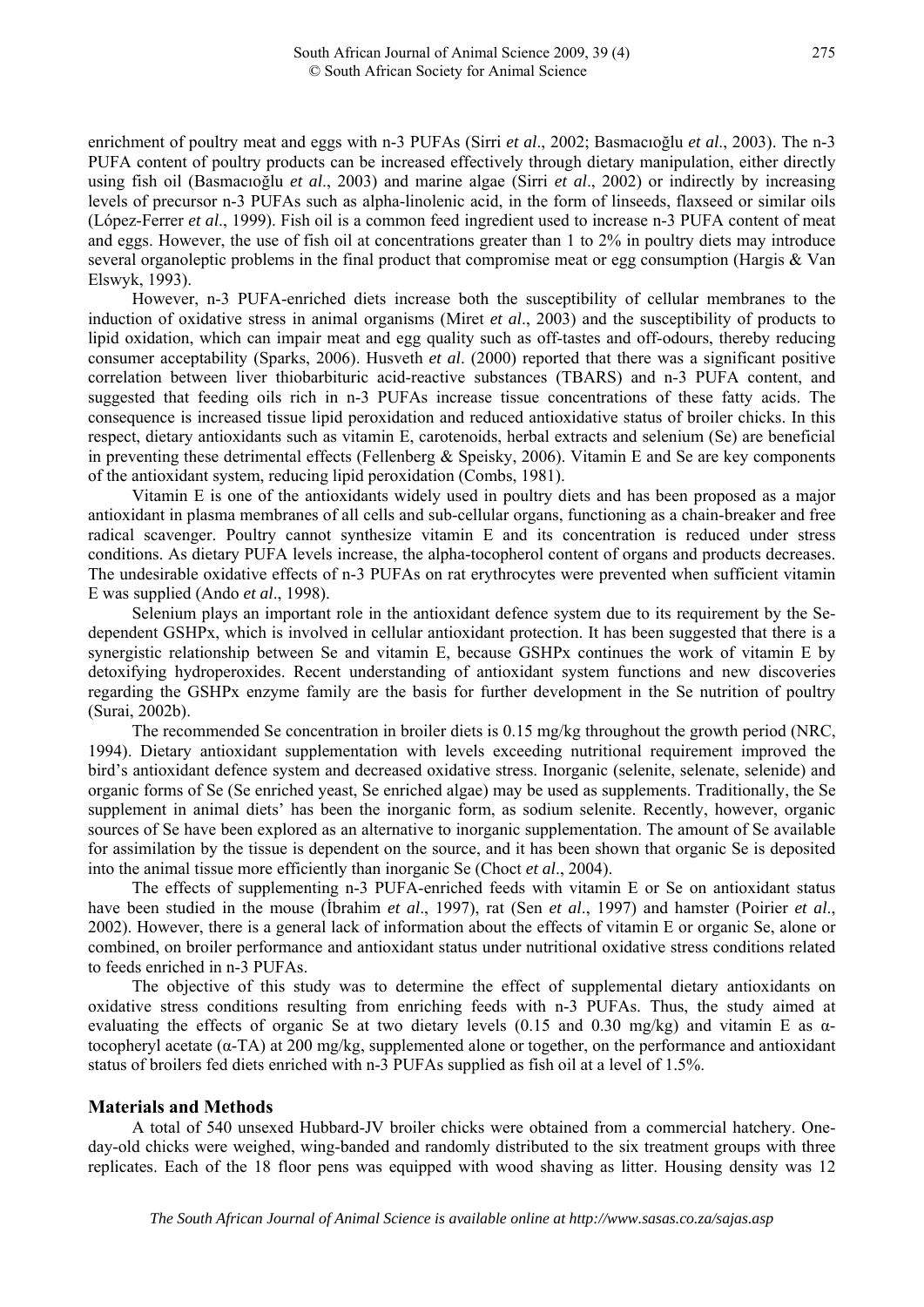birds/ $m<sup>2</sup>$  and a fluorescent lighting schedule of 23 h light and 1 h dark was used during the experiment with an average light intensity of 20 lux. Birds were given one of six feeds in mash form. The ingredients and calculated nutritional composition of commercial basal feeds are given in Table 1. The feeds were formulated to meet or exceed minimum National Research Council recommendations (NRC, 1994) for all nutrients. The starter diet (0 to 21 d) contained 220 g crude protein and 12.6 MJ/ metabolisable energy (ME)/kg and the finisher (22 to 42 d), 198 g crude protein and 13.0 MJ ME/kg.

These basal feeds, used as the control, were supplemented with a vitamin premix containing 50 mg  $\alpha$ -TA/kg feed and a mineral premix containing 0.15 mg inorganic Se (sodium selenite)/kg feed. Organic Se, as Se-enriched yeast (Sel-Plex®), was provided by Alltech Inc. Company, Turkey. The organic Se (Se-yeast) contained 1 000 mg Se/kg and it was added at either 0.15 or 0.3 g/kg feed mixture. Inorganic Se (sodium selenite) was replaced with organic Se in the mineral premix.

Vitamin E at a level of 200 mg/kg feed was added to the vitamin premix (contained 50 mg α-TA/kg) and thus, diets with vitamin E contained a total of 250 mg  $\alpha$ -TA/kg. All premixes used in the study were prepared by a commercial company (Eryaş Ltd., İzmir-Turkey).

Thus, the experimental diets included (1) a control being the commercial basal diet containing 0.15 mg/kg inorganic Se as sodium selenite and 50 mg/kg α-tocopheryl acetate (α-TA); (2) VE200: The control diet supplemented with 200 mg  $\alpha$ -TA/kg feed; (3) OrgSe0.15: The control with inorganic Se replaced with 0.15

|                             | <b>Starter</b> | Grower                          |
|-----------------------------|----------------|---------------------------------|
|                             | (0 to 21 d)    | $(22 \text{ to } 42 \text{ d})$ |
| Ingredients                 |                |                                 |
| Maize                       | 473.6          | 485.5                           |
| Wheat                       | 100.0          | 100.0                           |
| Soyabean meal               | 231.5          | 127.9                           |
| Full-fat soyabean           | 135.0          | 225.0                           |
| Fish oil*                   | 15.0           | 15.0                            |
| Dicalcium phosphate         | 19.6           | 20.7                            |
| Limestone                   | 11.7           | 11.9                            |
| Salt                        | 2.4            | 3.1                             |
| Mineral premix**            | 1.0            | 1.0                             |
| Vitamin premix***           | 2.5            | 2.5                             |
| Anticoccidial               | 1.0            |                                 |
| DL-Methionine               | 4.0            | 4.0                             |
| L-Lysine HCl                | 2.7            | 3.4                             |
| Chemical composition        |                |                                 |
| Dry matter                  | 898.0          | 896.8                           |
| Crude protein               | 219.6          | 197.6                           |
| Ether extract               | 62.4           | 77.6                            |
| Crude fibre                 | 31.2           | 29.7                            |
| Crude ash                   | 55.7           | 55.3                            |
| <b>Starch</b>               | 348.0          | 364.3                           |
| Sugar                       | 36.3           | 30.0                            |
| Calcium                     | 9.6            | 10.0                            |
| Total phosphorus            | 7.3            | 7.4                             |
| Calculated content          |                |                                 |
| Lysine                      | 13.9           | 13.9                            |
| Methionine+cystine          | 10.8           | 10.4                            |
| Metabolisable energy, MJ/kg | 12.6           | 13.0                            |
|                             |                |                                 |

**Table 1** The ingredient and chemical composition (g/kg) of the basal feeds used

\* Atlantic Salmon oil obtained from Norway was antioxidant free.

\*\* Provides per kg of diet: 80 mg Mn; 60 mg Zn; 60 mg Fe; 5 mg Cu; 0.2 mg Co; 1 mg I; 0.15 mg Se; 200 mg choline chloride. \*\*\* Provides per kg of diet: 12 000 IU vitamin A; 2 400 IU vitamin D<sub>3</sub>; 50 mg vitamin E; 4 mg vitamin K<sub>3</sub>; 3 mg vitamin  $B_1$ ; 6 mg vitamin  $B_2$ ; 25 mg niacin; 10 mg calcium-D-pantothenate; 5 mg vitamin  $B_6$ ; 0.03 mg vitamin  $B_{12}$ ; 0.05 mg D-biotin; 1 mg folic acid.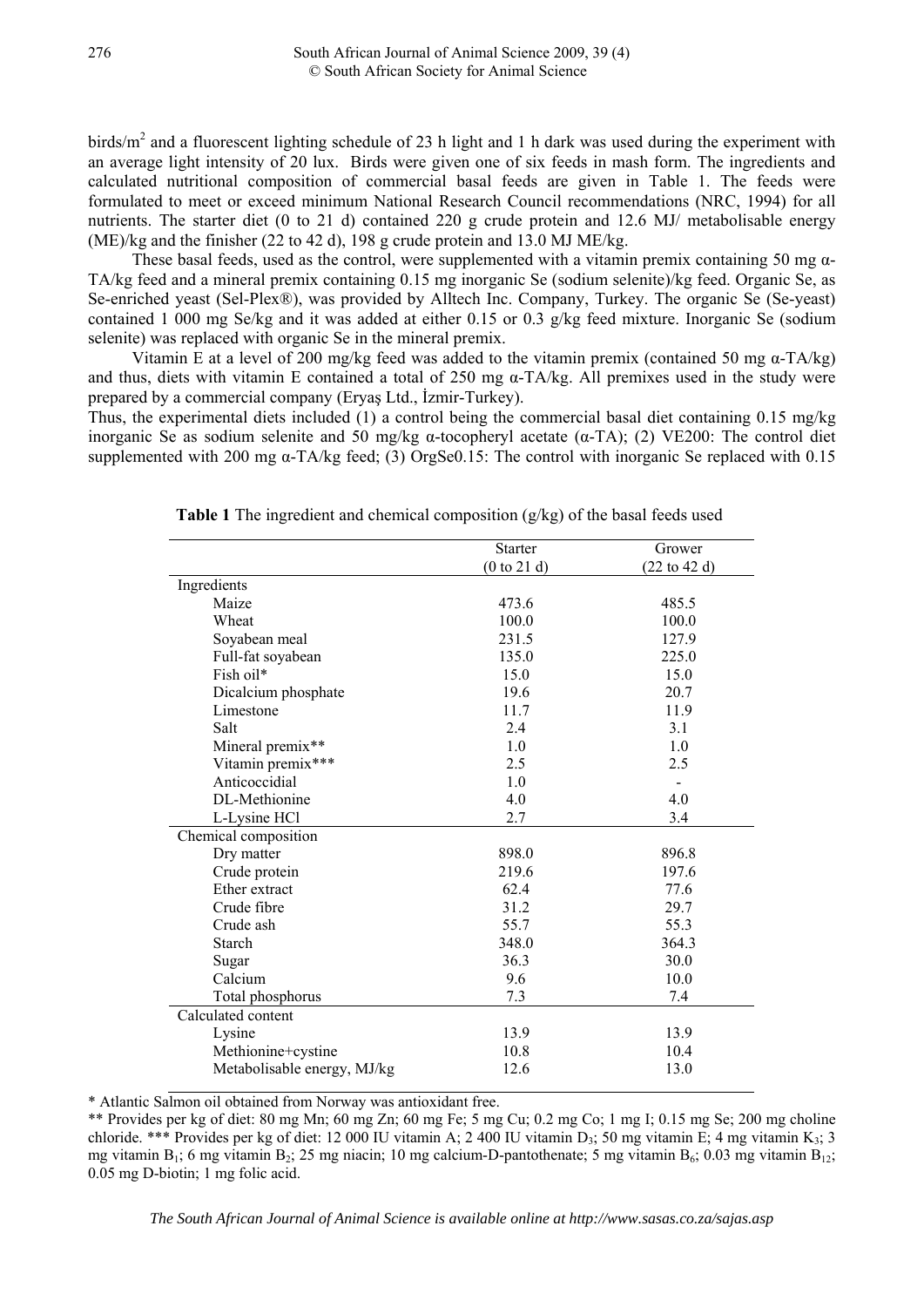mg organic Se/kg; (4) OrgSe0.30: The control with inorganic Se replaced with 0.30 mg organic Se/kg feed; (5) VE200+OrgSe0.15; (6) VE200+OrgSe0.30.

Selenium and vitamin E ( $\alpha$ -tocopherol) content of the experimental feeds are presented in Table 2. All experimental feeds contained fish oil (15 g/kg) to increase the n-3 PUFAs content. The fatty acid composition of fish oil, and the basal feeds used in the study are given in Table 3.

Body weight (BW) of broilers in each pen was measured individually on a weekly basis. Chicks were weighed to  $\pm$  0.1 g at hatch and to 1 g thereafter. At the same time feed intake (FI) was recorded to the nearest g and feed conversion ratio (FCR) was calculated on a pen basis (kg feed/kg gain). Mortality was recorded daily.

|                         |      | <b>Starter</b>       | Grower |                      |  |
|-------------------------|------|----------------------|--------|----------------------|--|
| Treatments <sup>1</sup> | Se   | $\alpha$ -tocopherol | Se     | $\alpha$ -tocopherol |  |
| Control                 | 0.26 | 98                   | 0.24   | 103                  |  |
| <b>VE200</b>            | 0.25 | 297                  | 0.25   | 299                  |  |
| OrgSe0.15               | 0.27 | 101                  | 0.22   | 106                  |  |
| OrgSe0.30               | 0.51 | 98                   | 0.45   | 102                  |  |
| VE200+OrgSe0.15         | 0.27 | 299                  | 0.25   | 303                  |  |
| $VE200+OrgSe0.30$       | 0.52 | 300                  | 0.48   | 300                  |  |

**Table 2** Selenium (Se, mg/kg) and vitamin E (mg/kg) as α- tocopherol concentration of starter (0 to 21 d) and grower (22 to 42 d) diets used

1 Control (basal diet): contained 0.15 mg/kg inorganic Se and 50 mg/kg α-TA; VE200: supplemented 200 mg/kg α-TA; OrgSe0.15: supplemented 0.15 mg/kg organic Se; OrgSe0.30: supplemented 0.30 mg/kg organic Se; VE200+OrgSe0.15: supplemented 200 mg/kg α-TA and 0.15 mg/kg organic Se; VE200+OrgSe0.30: supplemented 200 mg/kg α-TA and 0.30 mg/kg organic Se.

| Fatty acids<br>$(\%$ of FAs) | Fish oil | Starter $(0 \text{ to } 21 \text{ d})$ | Grower $(22 \text{ to } 42 \text{ d})$ |
|------------------------------|----------|----------------------------------------|----------------------------------------|
|                              |          |                                        |                                        |
| $C_{14:0}$                   | 8.97     | 0.09                                   | 0.09                                   |
| $C_{16:0}$                   | 20.18    | 9.88                                   | 9.78                                   |
| $C_{16:1}$                   | 7.92     | 0.16                                   | 0.17                                   |
| $C_{18:0}$                   | 4.36     | 2.18                                   | 2.22                                   |
| $C_{18:1}$                   | 17.09    | 19.12                                  | 19.15                                  |
| $C_{18:2n-6}$                | 1.91     | 53.10                                  | 56.78                                  |
| $C_{18:3n-3}$                | 2.16     | 1.73                                   | 1.68                                   |
| $C_{18:4n-3}$                | 2.21     | ND                                     | ND                                     |
| $C_{20:4n-6}$                | 0.54     | 0.21                                   | 0.20                                   |
| $C_{20:5n-3}$                | 9.86     | 2.00                                   | 2.00                                   |
| $C_{22:5n-3}$                | 1.57     | 0.06                                   | 0.05                                   |
| $C_{22:6n-3}$                | 17.92    | 8.89                                   | 9.00                                   |
| $\Sigma$ SFA                 | 33.51    | 12.15                                  | 12.09                                  |
| $\Sigma$ MUFA                | 25.01    | 19.28                                  | 19.32                                  |
| $\Sigma$ PUFA                | 36.17    | 65.99                                  | 69.71                                  |
| $\Sigma$ n-3                 | 33.72    | 12.68                                  | 12.73                                  |
| $\Sigma$ n-6                 | 2.45     | 53.31                                  | 56.98                                  |
| $\Sigma$ n-6/n-3             | 0.07     | 4.20                                   | 4.48                                   |
| Total lipid (g/100g)         | 99.92    | 58.84                                  | 58.76                                  |

**Table 3** Fatty acid composition of fish oil and basal feeds

FAs - Fatty acids; SFA - saturated fatty acid; MUFA - monounsaturated fatty acid; PUFA - polyunsaturated fatty acid; ND - not detected.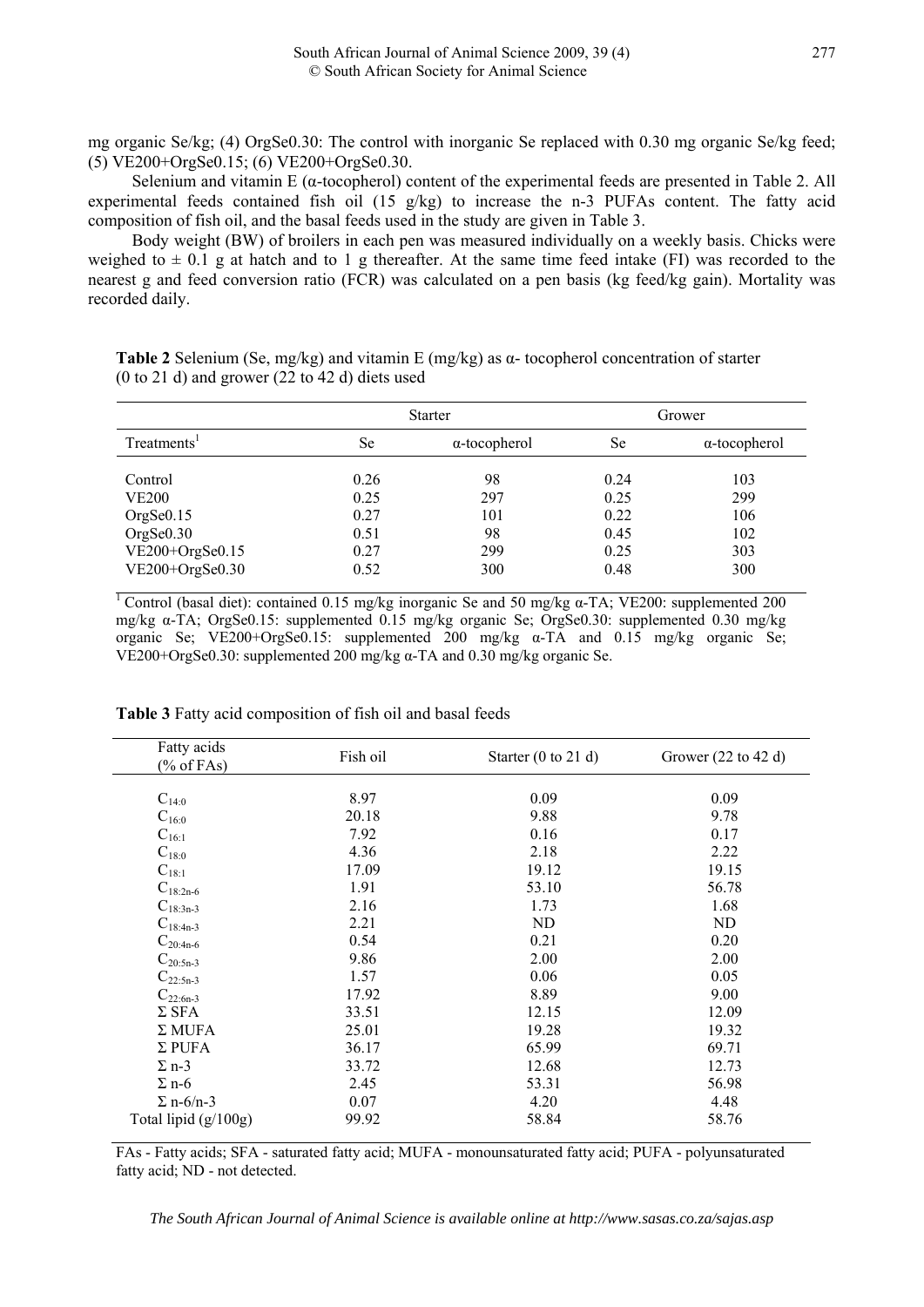At 42 days, six birds (three males and three females per treatment) were randomly selected from each treatment group. Blood samples obtained from the brachial veins were collected into tubes containing anticoagulant for assays of SOD and GSHPx. After obtaining blood samples, the birds were humanely killed by cervical dislocation for organ sampling. Organs (intestinal, gizzard, proventriculus, liver, heart and spleen) were dissected and weighed to the nearest 0.1 g. Organ weights were presented as relative to body weight (g/100 g BW). Liver samples were washed with phosphate buffer, pH 7.4, and immediately placed in plastic bags in dry ice and stored at -80 °C for assay of SOD.

At the end of the trial six birds (three males and three females per treatment) were randomly selected from each treatment group and slaughtered to determine carcass characteristics. All birds were fasted for 12 h prior to slaughter, then weighed. Thereafter, birds were subjected to standard commercial evisceration procedures. Carcass yield (without feathers, head, feet and digestive organs) was expressed as a percentage of the live body weight just before slaughter, and carcass components (breast and thigh) were expressed as relative to body weight (g/100 g BW).

Standard proximate analysis techniques were used to determine nutrient concentrations, while starch, sugar, total calcium and phosphorus were also analyzed using the VDLUFA methods (Naumann & Bassler, 1993). Lipids in the samples were extracted according to the method of Bligh & Dyer (1959). Fatty acid methyl esters of feed were determined on extracted lipids according to the method modified by Tokuşoğlu & Ünal (2003). Lipids extracted from feed samples were refluxed using 0.05N NaOH with methanol and then derivatised with boron trifluoride  $(BF_3)$  - methanol complex. This solution was then fractionated with saturated NaCl; the methyl ester (ME) phase was separated, and anhydrous sodium sulphate (Na<sub>2</sub>SO<sub>4</sub>) added to the final solution. Final extract was degassed for up to 2 min to eliminate oxygen. Fatty acid profiles were determined by gas chromatography [Equipment: Perkin Elmer (auto system), column: SGE (BP70X), 60 mcapillary; 0.25 μm film thickness; 0.25-mm diameter WCOT fused-silica), detector: flame ionization detector (FID), column temperature: ramp 1:165 °C (increase with 1 °C/min) (2 min isotherm), ramp 2:225 °C (increase with 2  $\rm^oC/min$ ) (30 min isotherm), detector temperature: 250  $\rm^oC$ , injector temperature: 250  $\rm^oC$ , elution time: 35 min, split ratio: 50:1, carrier gas: Helium (He), flow rate:1.5 mL/min].

Vitamin E concentrations in the experimental diets were determined according to the modified method of Qureshi *et al*. (2000). High performance liquid chromatographic (HPLC) conditions were performed for the α-tocopherol analysis. The HPLC system (Shimadzu) was equipped with an autosampler (SIL-10AD vp), system controller (SCL-10 Avp), pump (LC-10 ADvp), degasser (DGU-14A) and column oven (CTO-10 Avp), and the column temperature was  $40^{\circ}$ C. A fluorescence detector was used with wavelengths set at 295 nm for extinction and 330 nm for emission. Tocopherols were separated on a normal phase column (Luna, 150 x 4.6 mm i.d., 5 μm particle size) with mobile phase flow rate 1.2 mL /min. The mobile phase was a mixture of heptanes: THF  $(95.5)$  (v/v). The diets were analyzed for Se by the methods of AOAC (2005) using an atomic absorption spectrophotometer. Before analysis, all feed samples were wet digested using a mixed solution of concentrated perchloric and nitric acids. Lipid peroxidation in liver was estimated based on TBARS. Samples were evaluated for malondialdehyde (MDA) production using a spectrophotometric assay for TBA (Draper & Hadley, 1990). The extinction coefficient of 153/mM/cm at 532 nm for the chromophore was used to calculate the MDA-like TBA. The total protein content was determined by the method of Bradford (1976) using bovine serum albumin (BSA) as standard.

The activity of SOD in whole blood and tissues was determined by spectrophotometry with the use of a Ransod kit (Randox Laboratories Ltd., UK) and the method described by McCord & Fridovich (1969). The activity of blood GSHPx was determined by spectrometry with the use of Ransol kit (Randox Laboratories Ltd., UK) and the method described by Paglia & Valentine (1967). Antioxidant enzyme activities in blood were presented as unit per mL. SOD activity in liver was presented as unit per wet tissue.

General Linear Model using the SPSS (11.0)® statistic package (SPSS, 2001) was applied to data with a model including treatment and sex effects and interactions between them. When the effect was significant, the differences between treatment group means were separated by Duncan's multiple range tests. Results are presented as least square means and standard error of means. Statements of statistical significance are based on  $P < 0.05$ .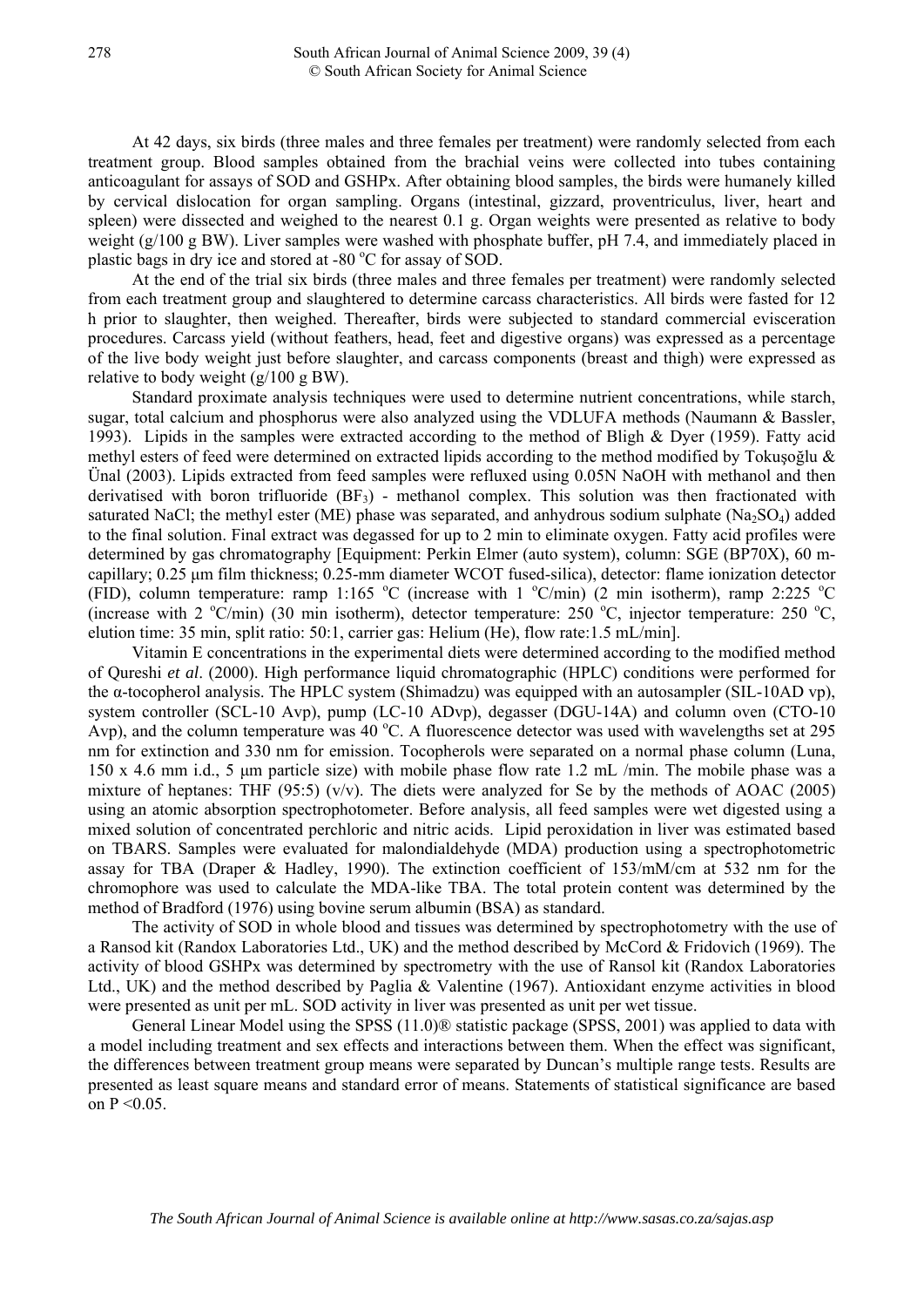Dietary analysis showed that the Se content of the control diet (supplemented with 0.15 mg inorganic Se/kg), OrgSe0.15 (0.15 mg organic Se/kg) and OrgSe0.30 was 0.26, 0.27 and 0.51 mg Se/kg of feed, respectively in starter diets, and 0.24, 0.22 and 0.45 mg Se/kg of feed, respectively in grower diets (Table 2).

The average BW of chicks at hatching was  $42.7 \pm 0.13$  g and did not differ statistically among treatment groups (data not shown). In the present study, the antioxidant supplementation to diets enriched with n-3 PUFAs improved  $(P \le 0.05)$  BW and BWG of the broilers at 21, 28, 35 and 42 d. However, FI, FCR and mortality were not affected by antioxidant supplementation (Tables 4 and 5).

The highest level of organic Se  $(0.30 \text{ mg/kg})$  resulted in increases  $(P \le 0.05)$  in the BW of the birds from 21 to 35 d, while the lower level (0.15 mg/kg) produced heavier birds only at 35 d. A significant improvement (P  $\leq$  0.05) in BWG was evident only during the early period of growth (0 - 21 d), and only on the higher concentration of Se. Organic Se supplementation did not affect FCR or FI.

Growth performance was the same on both Se sources (inorganic as selenite and organic as Seenriched yeast) at the level of 0.15 mg/kg, suggesting that organic Se used at that concentration is no more bioavailable than inorganic Se used at the same level. However, when organic Se at 0.15 mg/kg was combined with vitamin E (VE200+OrgSe0.15), a significantly higher ( $P \le 0.05$ ) BW at 28 and 35 d was noted compared with the control, whereas no significant improvement was observed relative to the feeds supplemented with organic Se or vitamin E alone. No significant improvement resulted from the supplementation of vitamin E and Se at 0.30 mg/kg compared with the other treatments.

Although Se levels in feeds used in the present study exceeded the NRC (1994) recommendation of 0.15 mg for broilers, the lower levels used (measured to be 0.26 - 0.27 mg/kg feed) were not sufficient to allow broiler chicks to attain the BWG of those fed OrgSe at 0.30 mg/kg feed, and this was irrespective of the source of supplementation.

Edens (2001) and Surai (2006) noted that the improved growth rate of broilers fed an organic Se supplemented diet could be related to the increased concentrations of the active form of thyroid hormone in the serum of chickens supplemented with organic Se as well as to the immunomodulating properties of Se.

Many of the studies related to organic Se were conducted under normal (Choct *et al*., 2004; Payne & Southern, 2005) or oxidative stress (Mahmoud & Edens, 2005; Özkan *et al*., 2007) conditions. Mahmoud & Edens (2005) evaluated the effect of organic Se on performance and different physiological parameters of broilers either in pathogenic *Escherichia coli*-challenged or under heat-stressed conditions. They found that feeds supplemented with 0.20 mg organic Se/kg feed, improved BW, FCR and mortality at 42 days of age. Özkan *et al*. (2007) found that birds fed diets supplemented with organic Se at 0.30 mg/kg feed and raised in cold conditions tended to be heavier and have higher daily BWG than birds fed diets supplemented with inorganic Se. However, they found that FCR was not affected by treatment during the trial. Surai (2006) suggested that the growth response of birds to Se supplementation would also depend on the birds' stress level, with stressed birds being more responsive. Some reports (Choct *et al*., 2004; Payne & Southern, 2005) indicated that dietary supplementation of Se (organic or inorganic) did not affect BW or BWG of broilers reared at optimum (no oxidative stress) conditions. In contrast, organic Se supplementation increased BW of broilers at 42 days of age (Edens, 2001) and improved feed conversion (Naylor *et al*., 2000) in broilers reared under normal commercial conditions. In the present study, birds fed VE200 (supplemented with vitamin E only) had higher (P < 0.05) BWG than birds fed the control diet after 21 d (22 - 42 and 0 - 42 d, Table 4). However, FI and FCR were unaffected by this supplementation (Table 5).

There is considerable inconsistency in the literature pertaining to this subject: In our previous study (Basmacıoğlu *et al*., 2004), vitamin E supplementation to diets enriched with n-3 PUFAs significantly increased BWG from 22 - 42 d, but did not affect FI, FCR or mortality. In contrast, it was noted that less food was consumed by hamsters fed fish oil-containing diets supplemented with vitamin E than unsupplemented diets, while BWG was not affected by vitamin E supplementation (Poirier *et al*., 2002). In a study conducted with layer hens, it was found that vitamin E supplementation at different levels to diets enriched with PUFAs did not affect performance (Meluzzi *et al*., 2000; Sijben *et al*., 2002) and in contrast to these studies, Scheideler & Froning (1996) noted that vitamin E supplementation (50 IU/kg) to a diet enriched with n-3 PUFAs significantly improved egg production in layer hens. While some reports (Coetzee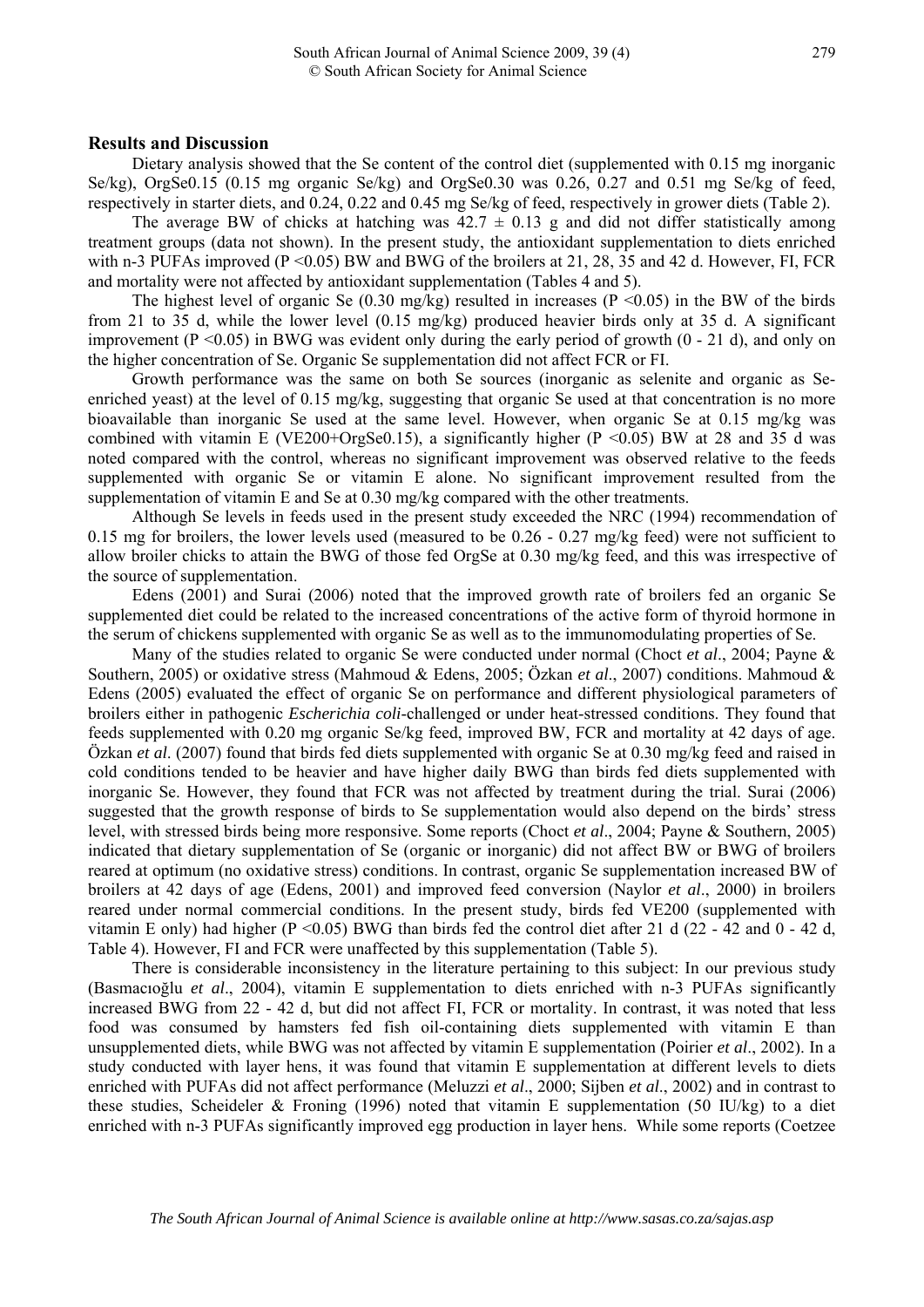| <b>Table 4</b> Effects of dietary supplementation of vitamin E and organic selenium, alone or in combination, on body weight and body weight gain* |  |  |  |
|----------------------------------------------------------------------------------------------------------------------------------------------------|--|--|--|
|                                                                                                                                                    |  |  |  |

|             | Treatments <sup>1</sup>    |                                 |                                    |                               |                         |                         |         |  |  |  |
|-------------|----------------------------|---------------------------------|------------------------------------|-------------------------------|-------------------------|-------------------------|---------|--|--|--|
|             | Control                    | <b>VE200</b>                    | OrgSe <sub>0.15</sub>              | OrgSe <sub>0.30</sub>         | $VE200+OrgSe0.15$       | $VE200+OrgSe0.30$       | P Value |  |  |  |
| BW, g/bird  |                            |                                 |                                    |                               |                         |                         |         |  |  |  |
| 7 d         | $141.9 \pm 1.66$           | $137.3 \pm 1.68$                | $138.9 \pm 1.71$                   | $143.2 \pm 1.64$              | $137.2 \pm 1.65$        | $140.9 \pm 1.75$        | 0.055   |  |  |  |
| 14d         | $358.6 \pm 4.61$           | $361.5 \pm 4.67$                | $362.6 \pm 4.78$                   | $373.2 \pm 4.54$              | $362.4 \pm 4.59$        | $362.4 \pm 4.86$        | 0.302   |  |  |  |
| 21d         | $717.4^a \pm 8.48$         | $742.0^{ab} \pm 8.66$           | $731.5^a \pm 8.86$                 | $758.5^b \pm 8.44$            | $734.2^{ab} \pm 8.53$   | $718.3^a \pm 8.98$      | 0.007   |  |  |  |
| 28d         | $1145.4^{\circ} \pm 12.90$ | $1189.9^{bc} \pm 13.15$         | $1194.2^{abc} \pm 13.44$           | $1232$ $1^{\circ}$ ± 12.83    | $1204.4^{bc} \pm 12.90$ | $1162.8^{ab} \pm 13.62$ | 0.000   |  |  |  |
| 35 d        | $1633.3^a \pm 17.31$       | $1735.5^{\text{abc}} \pm 17.65$ | $1715.0^{\circ} \pm 18.10$         | $1747.5^{\circ} \pm 17.41$    | $1714.4^{bc} \pm 17.62$ | $1635.3^a \pm 18.54$    | 0.000   |  |  |  |
| 42 d        | $2121.7^{ab} \pm 21.14$    | $2224.3^{\circ} \pm 20.90$      | $2207.3^{bc} \pm 21.05$            | $2171.1^{bc} \pm 20.88$       | $2153.2^{bc} \pm 20.75$ | $2110.4^a \pm 21.64$    | 0.000   |  |  |  |
| BWG, g/bird |                            |                                 |                                    |                               |                         |                         |         |  |  |  |
| $0-21d$     | $674.7^{\circ} \pm 8.45$   | $699.7^{ab} \pm 8.63$           | $689.0^a \pm 8.83$                 | $715.5^{\mathrm{b}} \pm 8.41$ | $691.4^{ab} \pm 8.50$   | $675.2^a \pm 8.95$      | 0.006   |  |  |  |
| $22-42d$    | $1396.0^{ab} \pm 17.17$    | $1479.2^{\circ} \pm 16.97$      | $1474.6^{\circ}\text{C} \pm 17.10$ | $1414.2^b \pm 16.96$          | $1417.8^b \pm 16.85$    | $1392.5^a \pm 17.57$    | 0.000   |  |  |  |
| $0-42d$     | $2078.9^{ab} \pm 21.12$    | $2182.1^{\circ} \pm 20.88$      | $2164.7^{\text{bc}} \pm 21.04$     | $2128.1^{bc} \pm 20.86$       | $2110.2^b \pm 20.73$    | $2067.4^a \pm 21.62$    | 0.000   |  |  |  |

 $*$  Mean values  $+$  s.e.m.

 $a,b,c$  means with rows with different superscript different (P < 0.05).

**Table 5** Effects of dietary supplementation of vitamin E and organic selenium, alone or in combination, on feed intake, feed conversion ratio and mortality

| Treatments                   |         |              |                       |                       |                   |                   |        |         |
|------------------------------|---------|--------------|-----------------------|-----------------------|-------------------|-------------------|--------|---------|
|                              | Control | <b>VE200</b> | OrgSe <sub>0.15</sub> | OrgSe <sub>0.30</sub> | $VE200+OrgSe0.15$ | $VE200+OrgSe0.30$ | s.e.m. | P Value |
| Feed intake, g/bird          |         |              |                       |                       |                   |                   |        |         |
| $0-21d$                      | 1036    | 1003         | 967                   | 1015                  | 1026              | 953               | 42.0   | 0.684   |
| $22-42d$                     | 2529    | 2616         | 2665                  | 2633                  | 2595              | 2467              | 85.3   | 0.609   |
| $0-42d$                      | 3566    | 3620         | 3632                  | 3649                  | 3622              | 3420              | 118.0  | 0.756   |
| Feed conversion ratio, $g/g$ |         |              |                       |                       |                   |                   |        |         |
| $0-21d$                      | .54     | 1.44         | 1.42                  | l.42                  | 1.49              | 1.42              | 0.05   | 0.431   |
| $22-42d$                     | .81     | 1.78         | 1.85                  | .86                   | 1.83              | 1.82              | 0.91   | 0.923   |
| $0-42d$                      | 1.72    | .66          | 1.71                  | 1.71                  | 1.72              | 1.68              | 0.06   | 0.940   |
| Mortality, %                 |         |              |                       |                       |                   |                   |        |         |
| $0-42d$                      | 4.43    | 1.11         | 2.22                  | 3.33                  | 1.11              | 5.56              | 1.51   | 0.275   |

<sup>1</sup> Control (basal diet): contained 0.15 mg/kg inorganic Se and 50 mg/kg α-TA; VE200: supplemented 200 mg/kg α-TA; OrgSe0.15: supplemented 0.15 mg/kg organic Se: OrgSe0.30: supplemented 0.30 mg/kg organic Se; VE200+OrgSe0.15: supplemented 200 mg/kg α-TA and 0.15 mg/kg organic Se; VE200+OrgSe0.30: supplemented 200 mg/kg α-TA and 0.30 mg/kg organic Se.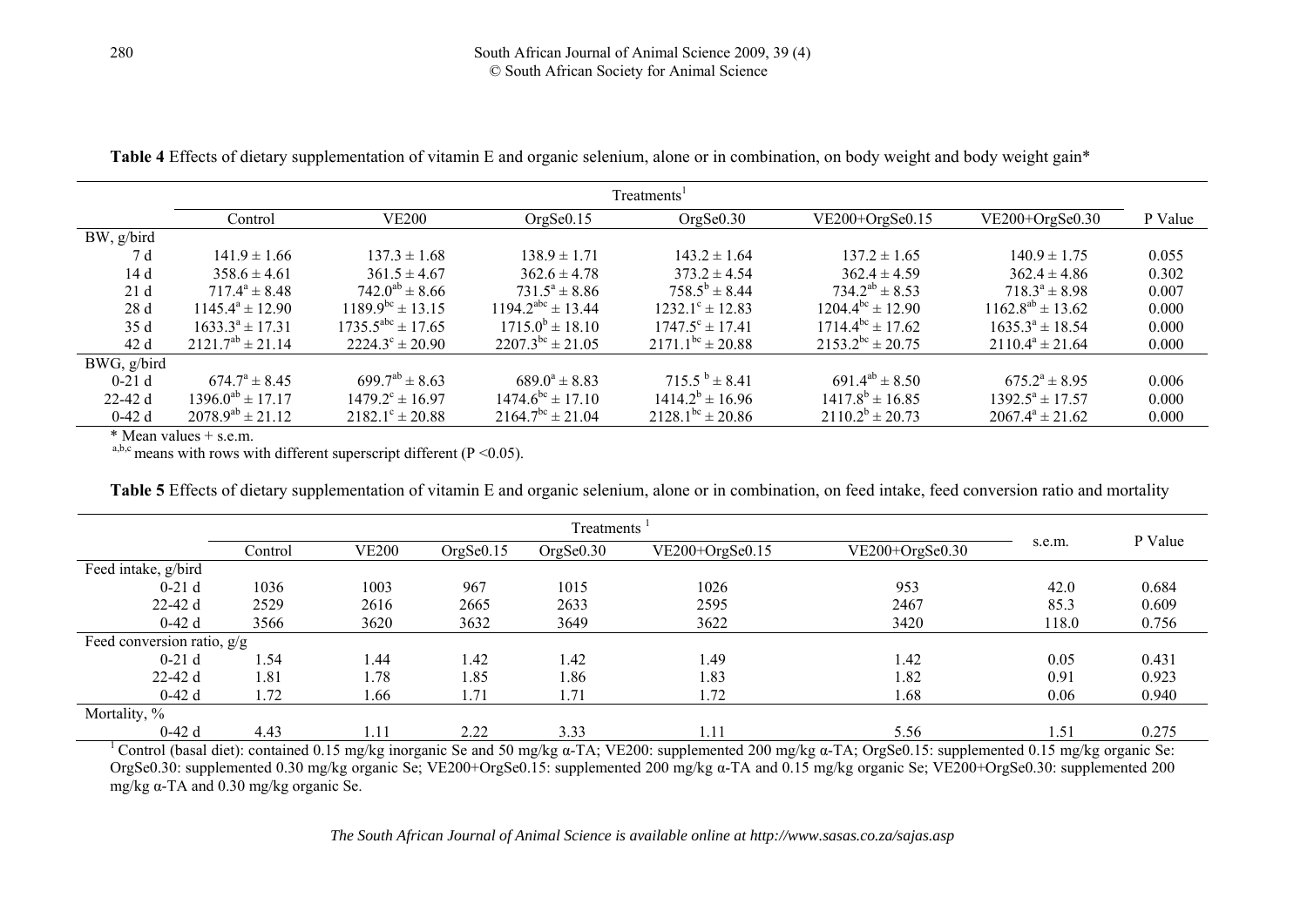|                             | Treatments |              |                       |                       |                                        |          |       |         |
|-----------------------------|------------|--------------|-----------------------|-----------------------|----------------------------------------|----------|-------|---------|
|                             | Control    | <b>VE200</b> | OrgSe <sub>0.15</sub> | OrgSe <sub>0.30</sub> | $VE200+OrgSe0.30$<br>$VE200+OrgSe0.15$ |          |       | P Value |
|                             |            |              |                       |                       |                                        |          |       |         |
| Body weight, g              | 2102       | 2212         | 2204                  | 2163                  | 2157                                   | 2147     | 51.59 | 0.695   |
| Carcass weight, g           | 1544       | 1658         | 1628                  | 1588                  | 1600                                   | 1588     | 40.24 | 0.466   |
| Carcass yield, %            | 73.4       | 74.9         | 73.8                  | 73.5                  | 74.0                                   | 73.9     | 0.46  | 0.245   |
| Thigh, $g/100$ g BW         | 30.6       | 29.8         | 29.6                  | 29.7                  | 30.3                                   | 30.0     | 0.44  | 0.531   |
| Breast, g/100 g BW          | 28.7       | 29.5         | 29.7                  | 30.0                  | 28.5                                   | 29.1     | 0.59  | 0.454   |
| Intestinal, $g/100$ g BW    | 4.78       | 4.64         | 4.82                  | 4.85                  | 4.83                                   | 4.83     | 0.15  | 0.937   |
| Gizzard, g/100g BW          | 1.65       | 1.76         | 1.66                  | 1.99                  | 1.82                                   | 1.98     | 0.11  | 0.082   |
| Proventriculus, $g/100g$ BW | 0.49       | 0.48         | 0.50                  | 0.52                  | 0.48                                   | 0.49     | 0.02  | 0.613   |
| Liver, $g/100 gBW$          | 1.79       | .93          | 1.75                  | 1.85                  | 1.81                                   | 1.82     | 0.07  | 0.540   |
| Heart, $g/100$ g BW         | 0.50       | 0.46         | 0.43                  | 0.43                  | 0.48                                   | 0.45     | 0.02  | 0.244   |
| Spleen, g/100 g BW          | $0.15^a$   | $0.21^{b}$   | $0.17^{\rm a}$        | $0.17^{\rm a}$        | $0.15^a$                               | $0.15^a$ | 0.01  | 0.000   |

**Table 6** Effects of dietary supplementation of vitamin E and organic selenium, alone or in combination, on carcass, thigh, breast yields and organ weights

<sup>a,b</sup> Means with rows with different superscript different ( $P \le 0.05$ ).

<sup>1</sup> Control (basal diet): contained 0.15 mg/kg inorganic Se and 50 mg/kg α-TA; VE200: supplemented 200 mg/kg α-TA; OrgSe0.15: supplemented 0.15 mg/kg organic Se: OrgSe0.30: supplemented 0.30 mg/kg organic Se; VE200+OrgSe0.15: supplemented 200 mg/kg α-TA and 0.15 mg/kg organic Se; VE200+OrgSe0.30: supplemented 200 mg/kg α-TA and 0.30 mg/kg organic Se.

**Table 7** Effects of dietary supplementation of vitamin E and organic selenium, alone or in combination, on lipid peroxidation and antioxidant enzymes at 42 d

| Lipid peroxidation and antioxidant                                                          | Treatments                   |                              |                              |                              |                              |                              |                              |                                  |
|---------------------------------------------------------------------------------------------|------------------------------|------------------------------|------------------------------|------------------------------|------------------------------|------------------------------|------------------------------|----------------------------------|
| enzymes                                                                                     | Control                      | <b>VE200</b>                 | OrgSe0.15                    | $Or\epsilon$ Se $0.30$       | $VE200+OrgSe0.15$            | $VE200+OrgSe0.30$            | s.e.m.                       | P value                          |
| MDA, nmol/mg protein<br>Liver SOD, U/per wet tissue<br>Blood SOD, U/mL<br>Blood GSHPx, U/mL | 5.06<br>0.16<br>2.77<br>8.45 | 4.98<br>0.15<br>2.87<br>9.59 | 5.30<br>0.16<br>2.76<br>7.38 | 5.00<br>0.16<br>2.79<br>7.91 | 5.01<br>0.17<br>2.29<br>7.84 | 5.24<br>0.16<br>2.32<br>6.71 | 0.28<br>0.01<br>0.21<br>0.79 | 0.946<br>0.408<br>0.263<br>0.202 |

<sup>1</sup> Control (basal diet): contained 0.15 mg/kg inorganic Se and 50 mg/kg α-TA; VE200: supplemented 200 mg/kg α-TA; OrgSe0.15: supplemented 0.15 mg/kg organic Se: OrgSe0.30: supplemented 0.30 mg/kg organic Se; VE200+OrgSe0.15: supplemented 200 mg/kg α-TA and 0.15 mg/kg organic Se; VE200+OrgSe0.30: supplemented 200 mg/kg α-TA and 0.30 mg/kg organic Se.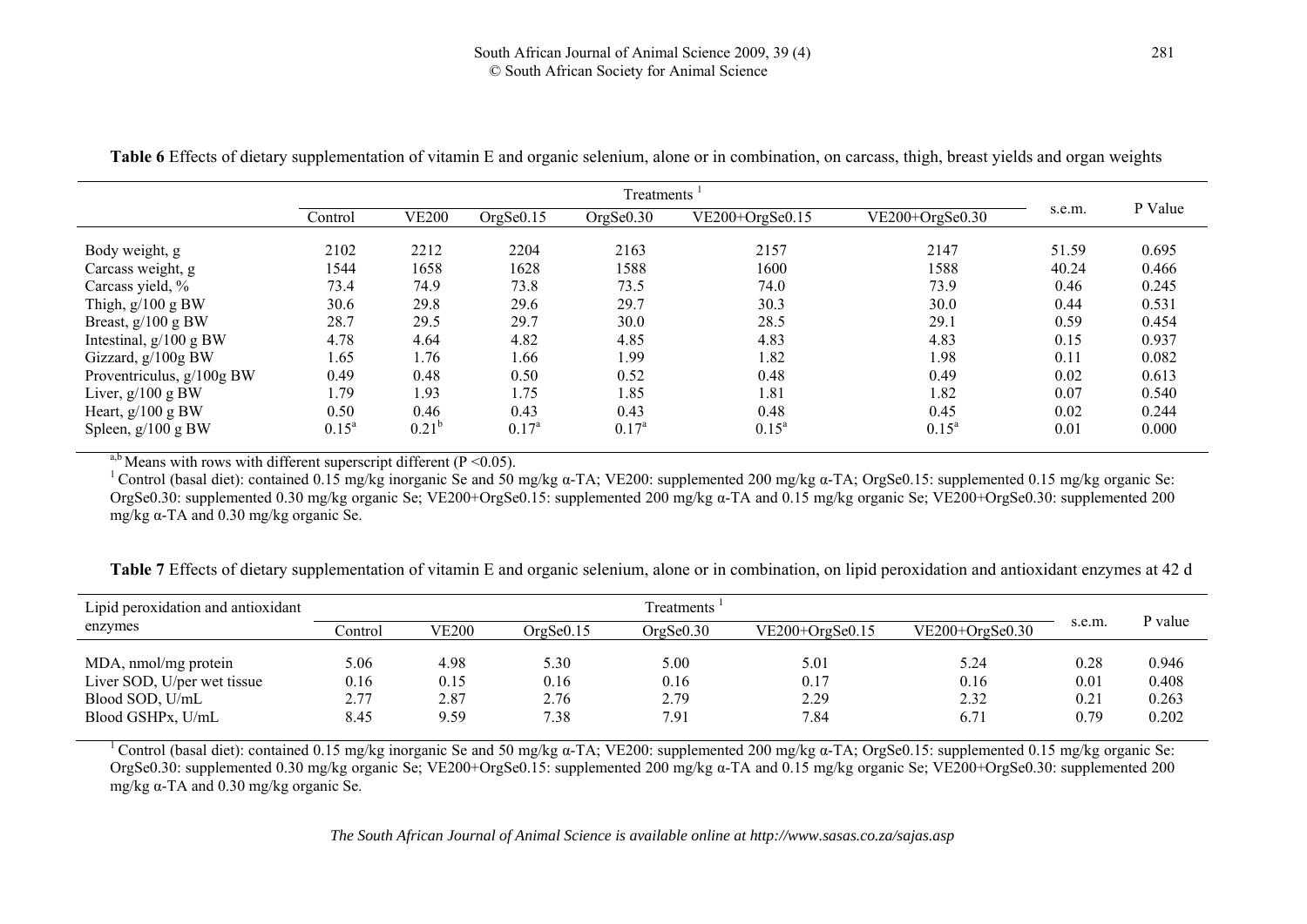& Hoffman, 2001; Guo *et al*., 2001; Özkan *et al*., 2007) describe a lack of response in performance to supplementation with vitamin E under normal conditions, others have shown improvements in performance. For example, Kennedy *et al*. (1991) reported that FCR was improved by 0.8% and the average weight per bird was increased by 1.4% compared with those receiving normal diets. Chung & Boren (1999), who evaluated the benefits of vitamin E supplementation in broiler diets, observed that 240 mg vitamin E/kg improved FCR by 2.3% compared to the control group (33 mg VE/kg), and Swain *et al.* (2000) showed that vitamin E supplementation at levels of 150 and 300 IU/kg resulted in significant increases in BWG and FCR compared with the control diet (no VE supplementation) at 42 d under normal conditions. Established NRC requirements (NRC, 1994) may be optimal for growth but not necessarily for best health, disease resistance and oxidative stress conditions. It is of particular interest to further examine the role that vitamin E plays on the immune system when poultry are under oxidative stress. Mcllroy *et al*. (1993) concluded that dietary supplementation with vitamin E at levels exceeding nutritional requirements improved the birds' antioxidant defence system and decreased oxidative stress.

Even the positive effects of vitamin E or organic Se on weight gain disappeared when used in combination in the study. These results agree with those of Özkan *et al*. (2007), who reported that vitamin E supplementation at 200 mg/kg with organic or inorganic Se at 0.30 mg/kg had no significant positive effect on BWG or FCR. These reports are in contrast with those of Stanley *et al*. (1998) who noted that 0.1 mg/kg of organic Se with 500 mg/kg vitamin E supplementation decreased mortality and incidence of pulmonary hypertension syndrome in birds reared under cold stress and fed aflatoxin-contaminated feeds. Roch *et al*. (2000) also noted that the combination of 0.3 mg organic Se/kg with 250 mg vitamin E/kg improved FCR cold-stressed broilers.

In the present study, vitamin E or organic Se supplementation to diets enriched with n-3 PUFAs did not affect the carcass characteristics or some organ weights (except for spleen weights) in broilers (Table 6). Relative spleen weight of birds fed VE200 was significantly higher than that of birds fed the other treatment diets (0.15 - 0.17 in the other treatments group *vs*. 0.21 g/100 BW in the VE200 treatment group).

Few studies have investigated the effects of dietary antioxidant supplementation on cut-up yields of broilers under stress conditions. In the studies related to Se supplementation, it is noted that form of dietary supplementation also appears to affect cut-up yields of broilers. For example, Naylor *et al*. (2000) noted that organic Se supplementation improved eviscerated weight and breast yield of broilers. In another study (Edens, 2001), percentage of carcass weight increased when organic Se was added to the diet. However, *pectoralis major* yield decreased as a result of organic Se supplementation in the same study. Surai (2002a) noted that the effect of Se on meat yield could be due to changes in thyroid hormone metabolism or a result of changes in broiler feathering. However, in this study, the supplementation of organic Se to n-3 PUFAenriched diets did not affect meat yield (Table 6).

In the present study, relative spleen weight significantly increased in broilers fed VE200 which may indicate an improvement in the immune system. A similar result was reported by Konjufca *et al*. (2004). They found that vitamin E supplementation as Dl-α-tocopherol did not increase relative organ weight, except for the spleen. They concluded that the increase in spleen weight with supplemental vitamin E was likely to represent an increase in the number of lymphocytes.

The vitamin E and organic Se supplementation to diets enriched with n-3 PUFAs did not significantly prevent lipid peroxidation in liver or increase antioxidant enzyme activities (SOD and GSHPx) in liver and blood (Table 7).

In general, studies have been conducted to determine the effects of supplemental antioxidants to PUFA-enriched diets with fish oil on oxidative stress in rats or mice, but few studies conducted with broilers have been reported in the literature. In addition, the results from studies are inconsistent. İbrahim *et al*. (1997) noted that these inconsistencies may be due to differences in the species of experimental animals used (rats *vs*. mice), or to dietary composition or duration of the experiment. Polavarapu *et al.* (1998) noted that species difference and supplemental level of fish oil may be important in this regard. Moreover, Poirier *et al*. (2002) reported that tissue and species-specific responses of antioxidant enzymatic defences and lipid peroxidation can occur with antioxidant supplementation.

Oxidative stress may not have been induced in this study by the addition of fish oil at a level of 1.5%. Therefore, the positive effect of antioxidants might not have been seen in these broilers. We conclude that the effect of antioxidants would depend on the birds' stress level. In a study conducted with broilers, Eid *et al*. (2006) reported that the decline in GSHPx activity at high levels (>2.5%) of fish oil could be explained by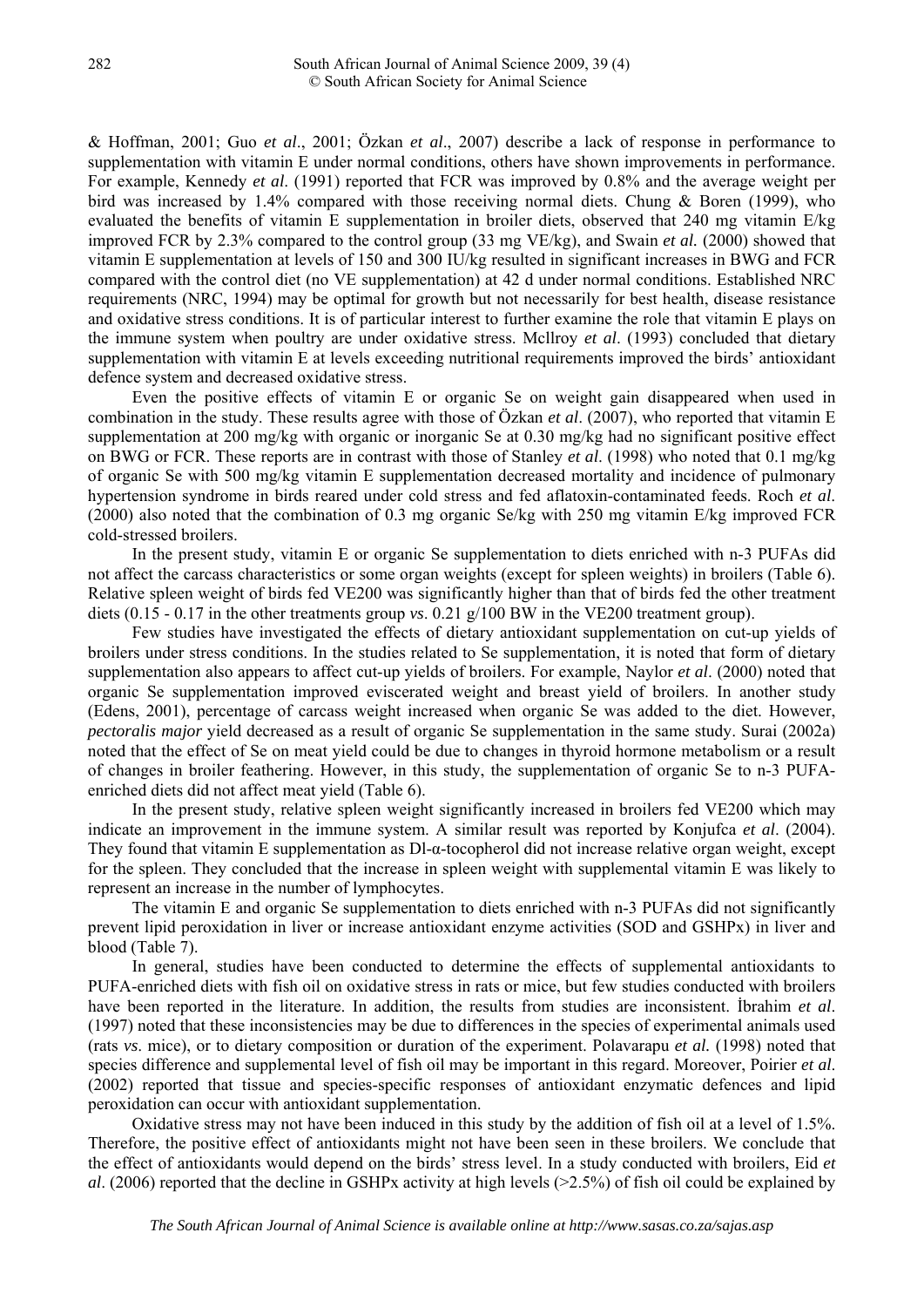the presence of high levels of free radicals which induced oxidative stress in the body due to high levels of n-3 PUFAs. İbrahim *et al*. (1997) who measured the effect of dietary lipid (8% fish and lard oils), vitamin E and iron on hepatic antioxidant status in mice, reported that vitamin E supplementation to diets with fish oil did not significantly alter hepatic SOD and GSHPx. However, Miret *et al*. (2003) reported that SOD and GSHPx activities were lower in erythrocytes of rats fed fish oil at a level of 5%, and that vitamin E supplementation to diets containing 5% fish oil increased these antioxidant enzyme activities in erythrocyte membranes, but that each enzyme responded in a specific manner. No studies have reported the effect of organic Se supplementation to n-3 PUFA-enriched diets as oxidative stress factor in broilers. Thus, the results obtained from this study could be compared with results of studies conducted under environmental stress. Mahmoud & Edens (2005), who replaced inorganic Se with 0.2 mg/kg of organic Se in the diet of growing chicks, reported that organic selenium supplementation was associated with significantly increased plasma GSHPx activity in chickens reared under environmental oxidative stress. However, in the present study no additional benefit over that attainable from feeding either vitamin E or organic Se alone was obtained from feeding the organic Se supplement in combination with the vitamin E supplement on the antioxidant enzymes. Özkan *et al*. (2007) had noted previously that 200 mg/kg vitamin E supplementation with organic Se at level of 0.30 mg/kg did not cause any positive effect on liver GSHPx activity in coldstressed broilers. However, Roch *et al*. (2000) found that diets supplemented with 0.3 mg/kg of organic Se plus 250 mg/kg vitamin E increased plasma GSHPx levels and decreased ascites mortality in cold-stressed broilers.

## **Conclusions**

Supplementation of vitamin E at 200 g/kg or organic Se at level of 0.30 mg/kg to broiler diets enriched with n-3 PUFAs significantly increased BWG, but did not affect FI, FCR, mortality, carcass characteristics or organ weights, with an exception of spleen weight. The positive effect of organic Se on growth performance may be attributed to its ability to increase the active form of thyroid hormone and to its immunomodulating properties. Vitamin E supplementation significantly increased relative spleen weight, which indicated a benefit for the immune system. Although organic Se and vitamin E improved growth in broilers in this trial, their antioxidative effects were not evident in diets enriched in n-3 PUFAs using 1.5% fish oil. We conclude that 1.5% fish oil may not cause significant oxidative stress in living organism.

In further studies the effects of organic Se and vitamin E on metabolic hormones and immunity should be investigated, and higher levels of fish oil or PUFAs should be considered when measuring the effects of antioxidant supplementation to diets enriched in PUFAs using fish oil. In addition, the effect on the oxidative stability of meat from broilers fed n-3 PUFA-enriched feed, supplemented with vitamin E or organic Se, alone or in combination, could be investigated.

#### **Acknowledgements**

This study was funded by the Scientific Research Projects Committee at Ege University (Project number 2003-ZRF-021). We wish to thank Alltech Turkey for supplying Sel-Plex and Eryaş firm, Turkey for preparing mineral-vitamin premixes used in the study.

#### **References**

- Ando, K., Nagata, K., Beppu, M., Kikugawa, K., Kawabata, T., Hasegawa, K. & Suzuki, M., 1998. Effect of n-3 fatty acid supplementation on lipid peroxidation and protein aggregation in rat erythrocyte membranes. Lipids 33, 505-512.
- AOAC, 2005. Official Methods of Analysis, Association of Official Analytical Chemists. Arlington, Virginia, USA.
- Basmacıoğlu, H., Çabuk, M., Ünal, K., Özkan, K., Akkan, S. & Yalçın, H., 2003. Effects of dietary fish oil and flaxseed on cholesterol and fatty acid composition of egg yolk and blood parameters of laying hens. S. Afr. J. Anim. Sci. 33, 265-273.
- Basmacıoğlu, H., Tokuşoğlu, Ö. & Ergül, M., 2004. The effect of oregano and rosemary essential oils or alpha-tocopheryl acetate on performance and lipid oxidation of meat enriched with n-3 PUFAs in broilers. S. Afr. J. Anim. Sci. 34**,** 197-210.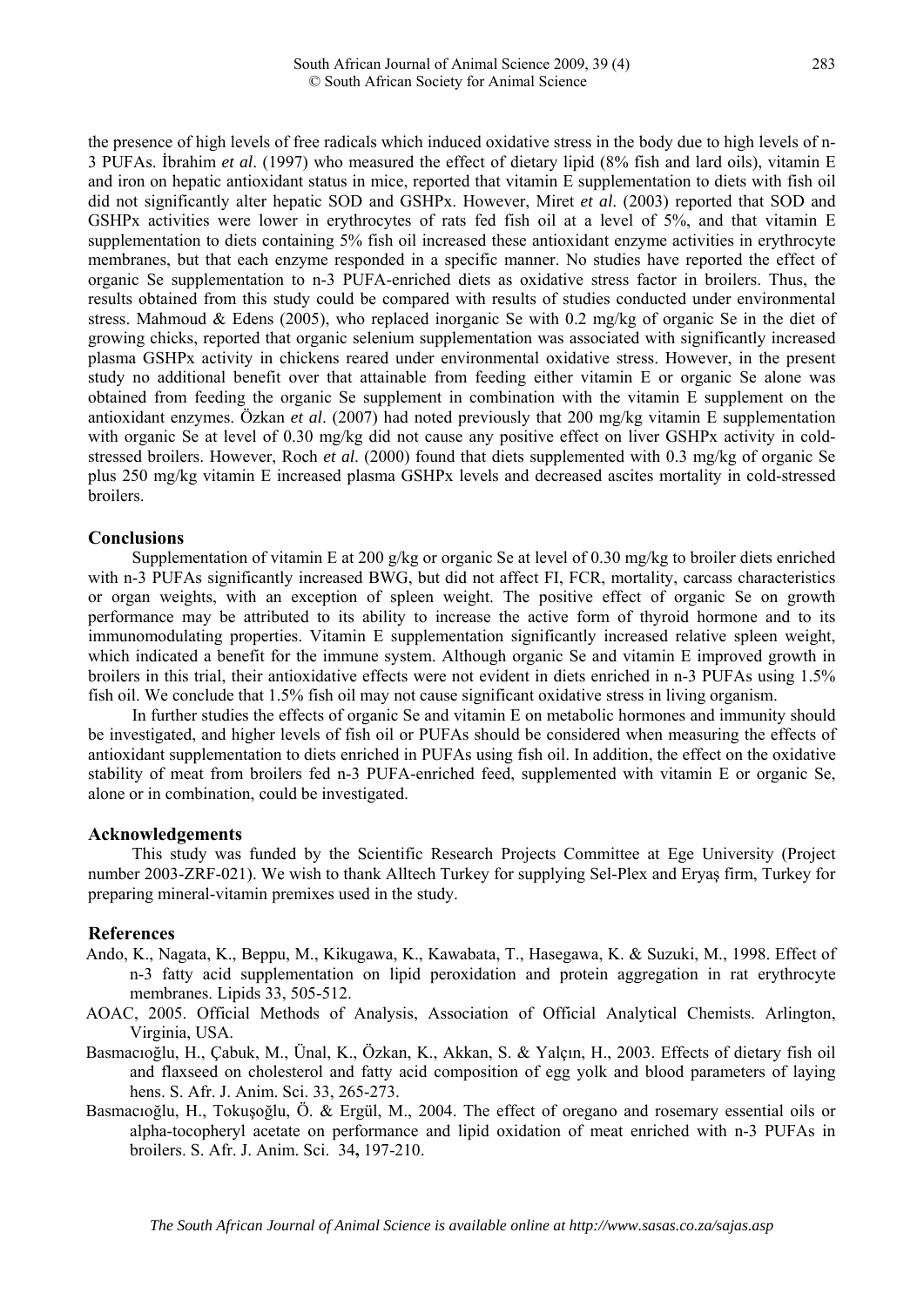- Bligh, G.E. & Dyer, J.W., 1959. A rapid method of total lipid extraction and purification. Biochem. Cell Biol. 37, 911–917.
- Bradford, M.M., 1976. A rapid and sensitive method for quantitation of microgram quantities of protein utilizing the principle of protein-dye binding. Anal. Biochem. 72, 248-252.
- Choct, M., Naylor, A.J. & Reinke, N., 2004. Selenium supplementation affects broiler growth performance, meat yield and feather coverage. Br. Poult. Sci. 45, 677-683.
- Chung, T.K. & Boren, B., 1999. Vitamin E use in commercial flocks examined. Feedstuffs 6, 11-14.
- Coetzee, G.J.M. & Hoffman, L.C., 2001. Effects of dietary vitamin E on the performance of broilers and quality of broiler meat during refrigerated and frozen storage. S. Afr. J. Anim. Sci. 31, 158-172.
- Combs Jr., G.F., 1981. Influences of dietary vitamin E and selenium on the oxidant defence system of the chick. Poult. Sci. 60, 2098-2105.
- Draper, H.H. & Hadley, M., 1990. Malondialdehyde determination as index of lipid peroxidation. Meth. Enzymol. 186, 421-431.
- Edens, F.W., 2001. Involvement of Sel-Plex in physiological stability and performance of broiler chickens. Biotechnology in Feed Industry. Proc.  $17<sup>th</sup>$ , Alltech Ann. Symp. 349-376. (Nottingham, Nottingham University Press).
- Eid, Y., Ebeid, T., Saleh, A. & El-Hamid, H. ABD., 2006. Effects of n-3 enriched egg production on lipid peroxidation and antioxidative status in laying hens. XII European Poultry Conference, Verona-Italy, 10-14 September.
- Fellenberg, M.A. & Speisky, H., 2006. Antioxidants: their effects on broiler oxidative stress and its meat oxidative stability. Wrld's Poult. Sci. J. 62, 53-70.
- Guo, Y., Tang, Q., Yuan, J. & Jiang, Z., 2001. Effects of supplementation with vitamin E on the performance and the tissue peroxidation of broiler chicks and the stability of thigh meat against oxidative deterioration. Anim. Feed Sci. Technol. 89, 165-173.
- Hargis, P.S. & Van Elswyk, M.E., 1993. Manipulating the fatty acid composition of poultry meat and eggs for the healthy conscious consumer. Wrld's Poult. Sci. 49, 251-264.
- Husveth, F., Manila, H.A., Gaal, T., Vajdovich, P., Balogh, N., Wagner, L., Loth, I. & Nemeth, K., 2000. Effects of saturated and unsaturated fats with vitamin E supplementation on the antioxidant status of broiler chicken tissues. Acta Vet. Hung. 48, 69-79.
- İbrahim, W., Lee, U.S., Yeh, C.C., Szabo, J., Bruckner, G. & Chow, C.K., 1997. Oxidative stress and antioxidant status in mouse liver: effects of dietary lipid, vitamin E and iron. J. Nutr. 127, 1401-1406.
- Kennedy, D.G., Goodall, E.A., Mcllroy, S.G., Bruce, D.W. & Rice, D.A., 1991. The effects of increased vitamin E supplementation of profitable commercial broiler production. Proc. Nutr. Soc*.* 50, 197A.
- Koinarski, V., Georgieva, N., Gadjeva, V. & Petkov, P., 2005. Antioxidant status of broiler chickens, infected with *Eimeria acervulina*. Revue Méd. Vét. 156, 498-502.
- Konjufca, V.K., Bottje, W.G., Bersi, T.K. & Erf, G.F., 2004. Influence of dietary vitamin E on phagocytic functions of macrophages in broilers. Poult. Sci. 83, 1530-1534.
- López-Ferrer, S., Baucells, M.D., Barroeta, A.C., Blanch, A. & Grashorn, M.A., 1999. N-3 enrichment of chicken meat using fish oil: Alternative substitution with rapeseed and linseed oils. Poult. Sci. 78, 356-365.
- Mahmoud, K.Z. & Edens, F.W., 2005. Influence of organic selenium on hsp 70 response of heat-stressed and enteropathogenic *Escherichia coli*-challenged broiler chickens (*Gallus gallus*). Comp. Biochem. Physiol. Part C 141, 69-75.
- McCord, J.M. & Fridovich, J., 1969. Superoxide dismutase: An enzymatic function for Erythrocuprein. J. Biol. Chem. 244, 6049-6055.
- Mcllroy, S.G., Goodall, E.A., Rice, D.A., McNulty, M.S. & Kennedy, D.G., 1993. Improved performance in commercial flocks with subclinical infectious bursal disease when fed diets containing increased concentrations of vitamin E. Avian Path. 22, 81-94.
- Meluzzi, A., Sirri, F., Manfreda, G., Tallarico, N. & Franchini, A., 2000. Effects of dietary vitamin E on the quality of table eggs enriched with n-3 long-chain fatty acids. Poult. Sci. 79, 539-545.
- Miret, S., Sáiz, M.P. & Mitjavilo, M.T., 2003. Effects of fish oil- and olive oil-rich diets on iron metabolism and oxidative stress in the rat. Br. J. Nutr. 89, 11-18.
- Naumann, C. & Bassler, R., 1993. Die chemische Untersuchung von Futtermitteln VDLUFA (Verband Deutscher Landwirtschaftlicher Untersuchungs-und Forschungsanstalten)-Verlag, Darmstadt.